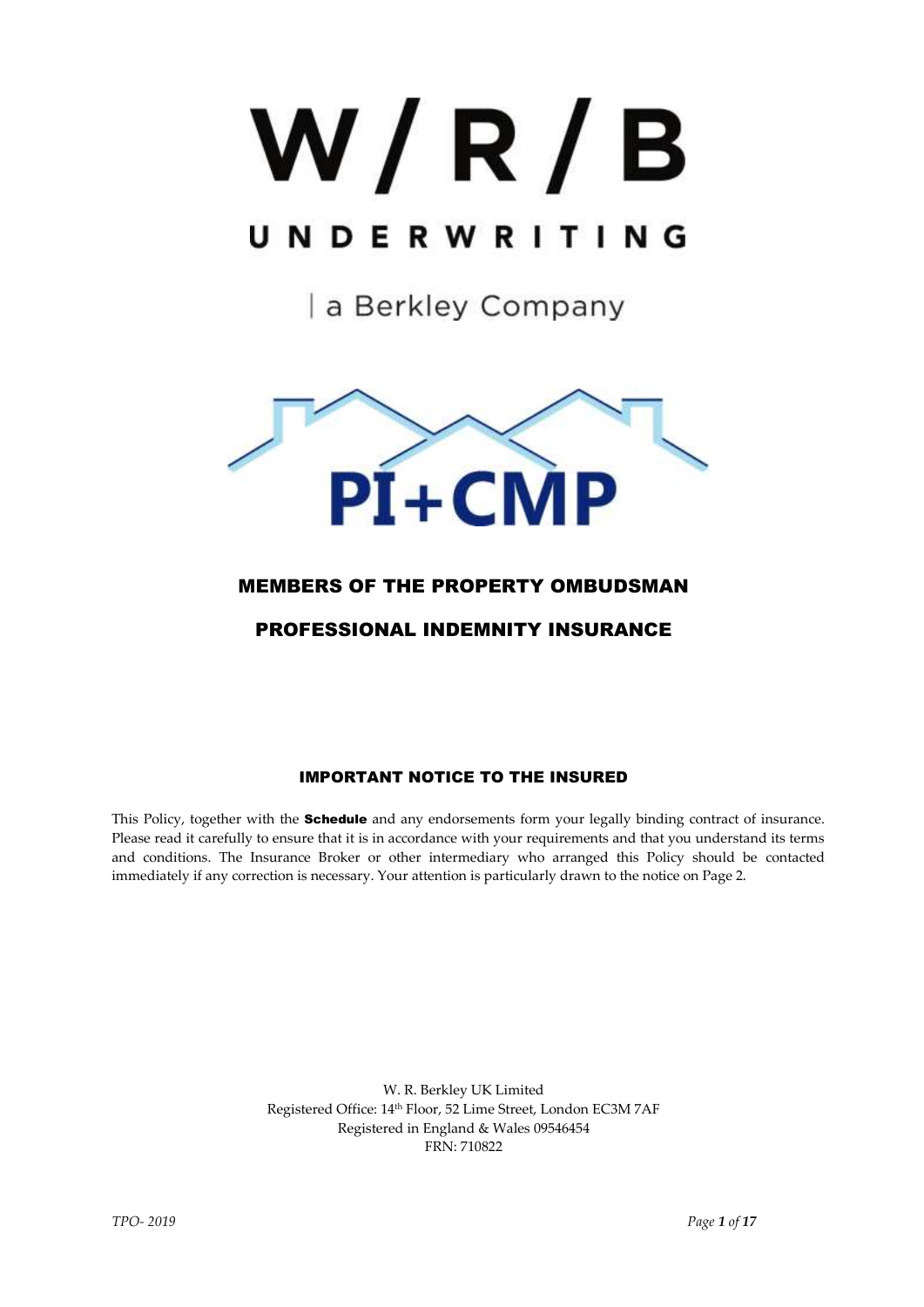# NOTICE TO THE INSURED

It is always our intention to provide a first class standard of service. However, if you have any cause for complaint or you wish to make any enquiry regarding this insurance you should, in the first instance, contact the Insurance Broker or other intermediary who arranged this insurance for you.

Alternatively you may contact:

Compliance Department W. R. Berkley UK Limited 14th Floor 52 Lime Street London EC3M 7AF [complaints@wrbunderwriting.com](mailto:complaints@wrbunderwriting.com)

In the event that you remain dissatisfied and wish to make a complaint, it may be possible in certain circumstances for you to refer the matter to Complaints team at Lloyd's. Their address is:

Complaints Lloyd's One Lime Street London EC3M 7HA

Tel: 020 7327 5693 Fax: 020 7327 5225 [complaints@lloyds.com](mailto:complaints@lloyds.com)

Details of Lloyd's complaints procedures are set out in a leaflet "Your Complaint – How We Can Help" available at [www.lloyds.com/complaints](http://www.lloyds.com/complaints) and are also available from the above address. If you remain dissatisfied after Lloyd's has considered your complaint, you may have the right to refer your complaint to the Financial Ombudsman Service.

The Financial Ombudsman Service is an independent service in the UK for settling disputes between consumers and businesses providing financial services. You can find more information on the Financial Ombudsman Service at [www.financial-ombudsman.org.uk.](http://www.financial-ombudsman.org.uk/)

# FINANCIAL SERVICES COMPENSATION SCHEME (FSCS)

We are covered by the FSCS. You may be entitled to compensation under the Scheme if we are unable to meet our financial obligations. The level of compensation is dependent upon the nature of this contract and circumstances of a claim. For more information contact the FSCS on 020 7892 7300 or visit their website at [www.fscs.org.uk.](http://www.fscs.org.uk/)

# YOUR PERSONAL INFORMATION NOTICE

#### **Who we are**

We are the Lloyd's underwriter(s) identified in the contract of insurance and/or in the certificate of insurance.

#### **The basics**

We collect and use relevant information about you to provide you with your insurance cover or the insurance cover that benefits you and to meet our legal obligations.

This information includes details such as your name, address and contact details and any other information that we collect about you in connection with the insurance cover from which you benefit. This information may include more sensitive details such as information about your health and any criminal convictions you may have.

In certain circumstances, we may need your consent to process certain categories of information about you (including sensitive details such as information about your health and any criminal convictions you may have). Where we need your consent, we will ask you for it separately. You do not have to give your consent and you may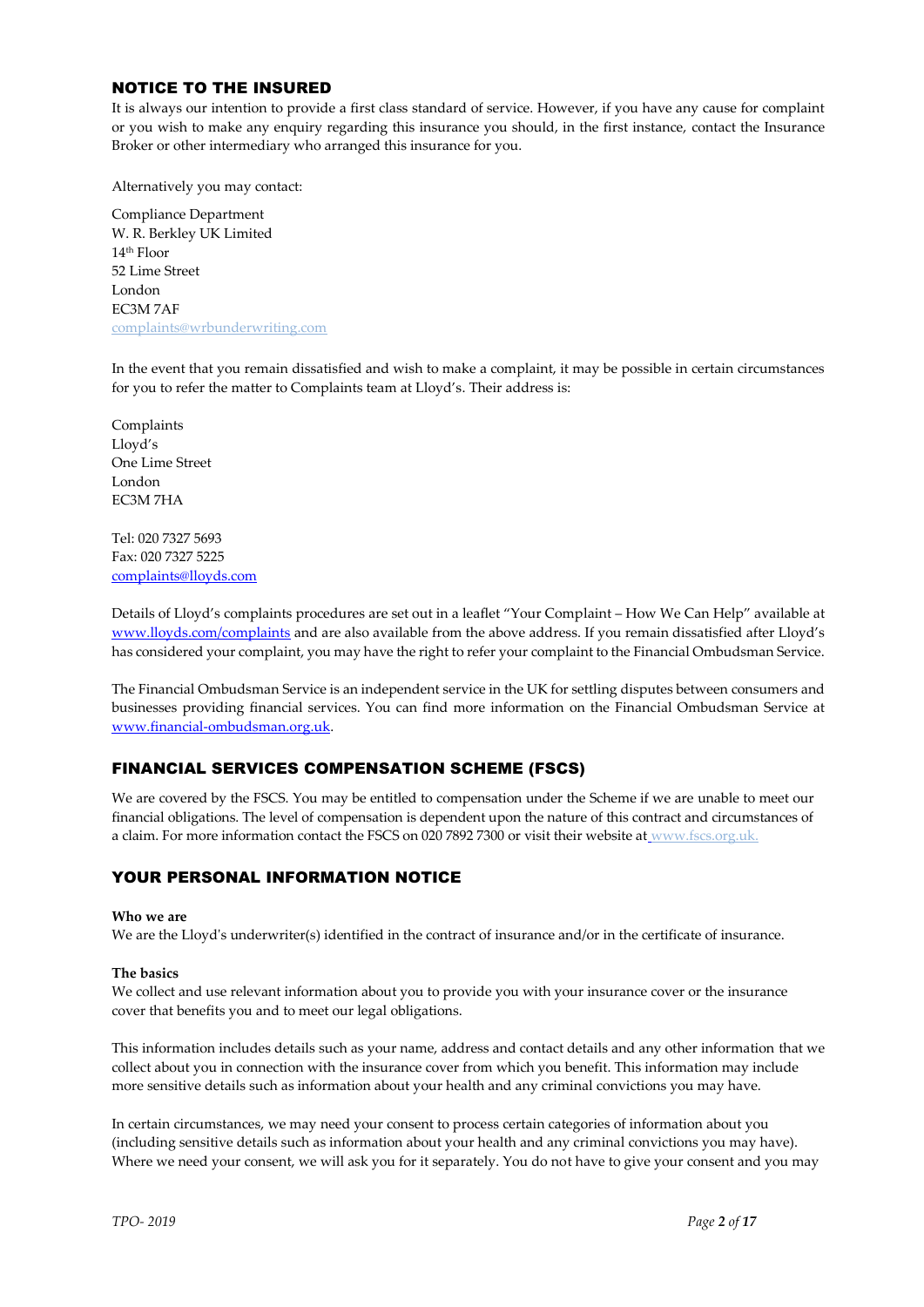withdraw your consent at any time. However, if you do not give your consent, or you withdraw your consent, this may affect our ability to provide the insurance cover from which you benefit and may prevent us from providing cover for you or handling your claims.

The way insurance works means that your information may be shared with, and used by, a number of third parties in the insurance sector for example, insurers, agents or brokers, reinsurers, loss adjusters, sub-contractors, regulators, law enforcement agencies, fraud and crime prevention and detection agencies and compulsory insurance databases. We will only disclose your personal information in connection with the insurance cover that we provide and to the extent required or permitted by law.

#### **Other people's details you provide to us**

Where you provide us or your agent or broker with details about other people, you must provide this notice to them.

#### **Want more details?**

For more information about how we use your personal information please see our full privacy notice(s), which is/are available online on our website(s) or in other formats on request.

#### **Contacting us and your rights**

You have rights in relation to the information we hold about you, including the right to access your information. If you wish to exercise your rights, discuss how we use your information or request a copy of our full privacy notice(s), please contact us, or the agent or broker that arranged your insurance who will provide you with our contact details at:

The Compliance Officer W. R. Berkley UK Limited 14th Floor 52 Lime Street London EC3M 7AF

We, W.R. Berkley UK Limited, are a service company that is part of the W.R. Berkley Corporation group of companies, authorised and regulated by the Financial Conduct Authority in their capacity as an appointed representative of W.R. Berkley Syndicate Management Limited. They have authority to enter into contracts of insurance on behalf of the Lloyd's underwriting members of Lloyd's syndicate 1967 which is managed by W.R. Berkley Syndicate Management Limited. (FRN: 710822).

W/R/B Underwriting is a trading name of W. R. Berkley UK Limited and W. R. Berkley Syndicate Management Limited.

Underwritten by certain underwriters at Lloyd's.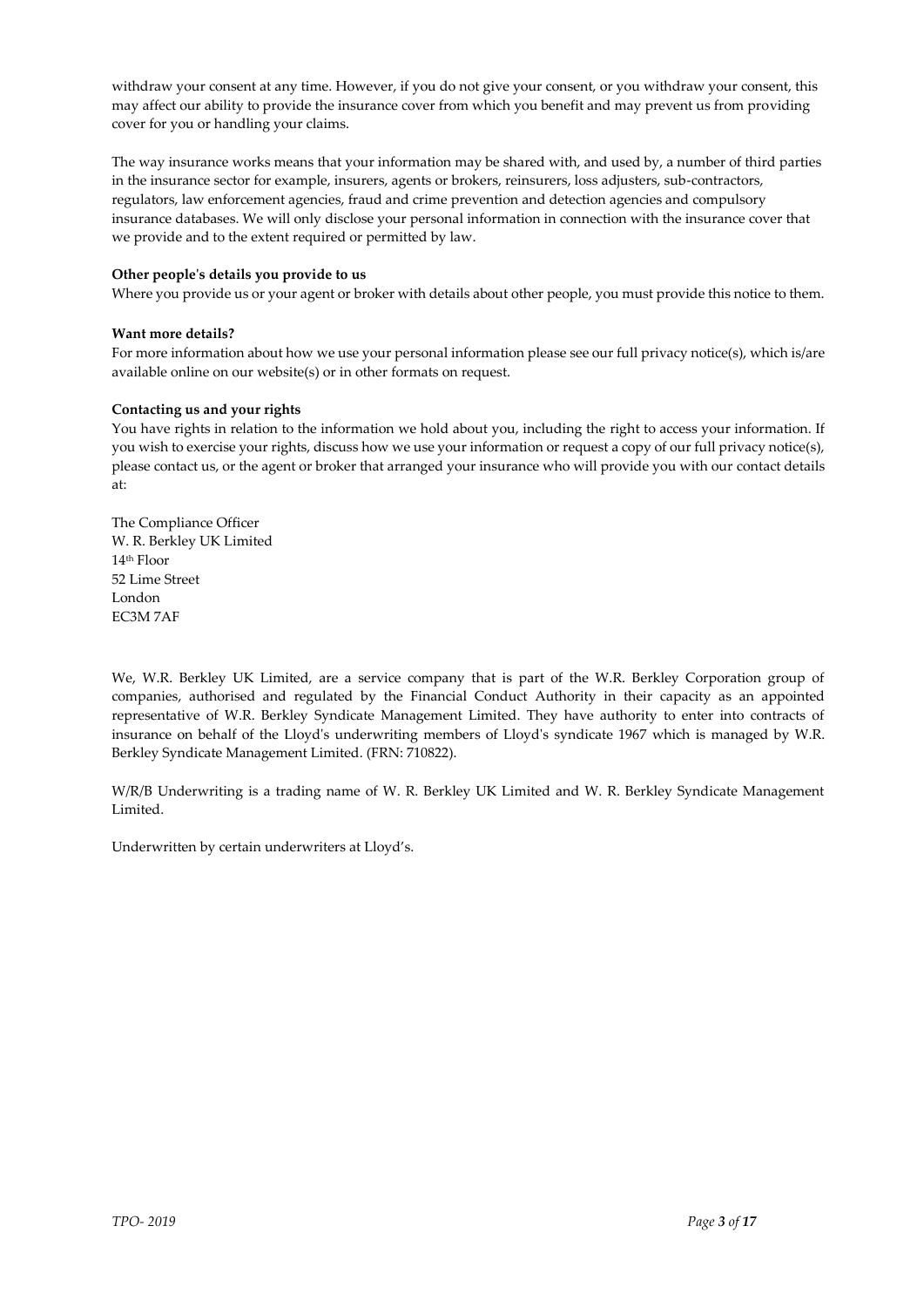# **CONTENTS**

| <b>Item</b>                        | Page |
|------------------------------------|------|
| <b>WHAT IS COVERED</b>             | 5    |
| CLAIMS CONDITIONS (VERY IMPORTANT) | 7    |
| <b>GENERAL CONDITIONS</b>          | 8    |
| WHAT IS NOT COVERED                | 10   |
| DEFINITIONS AND INTERPRETATIONS    | 13   |
| <b>SCHEDULE</b>                    | 16   |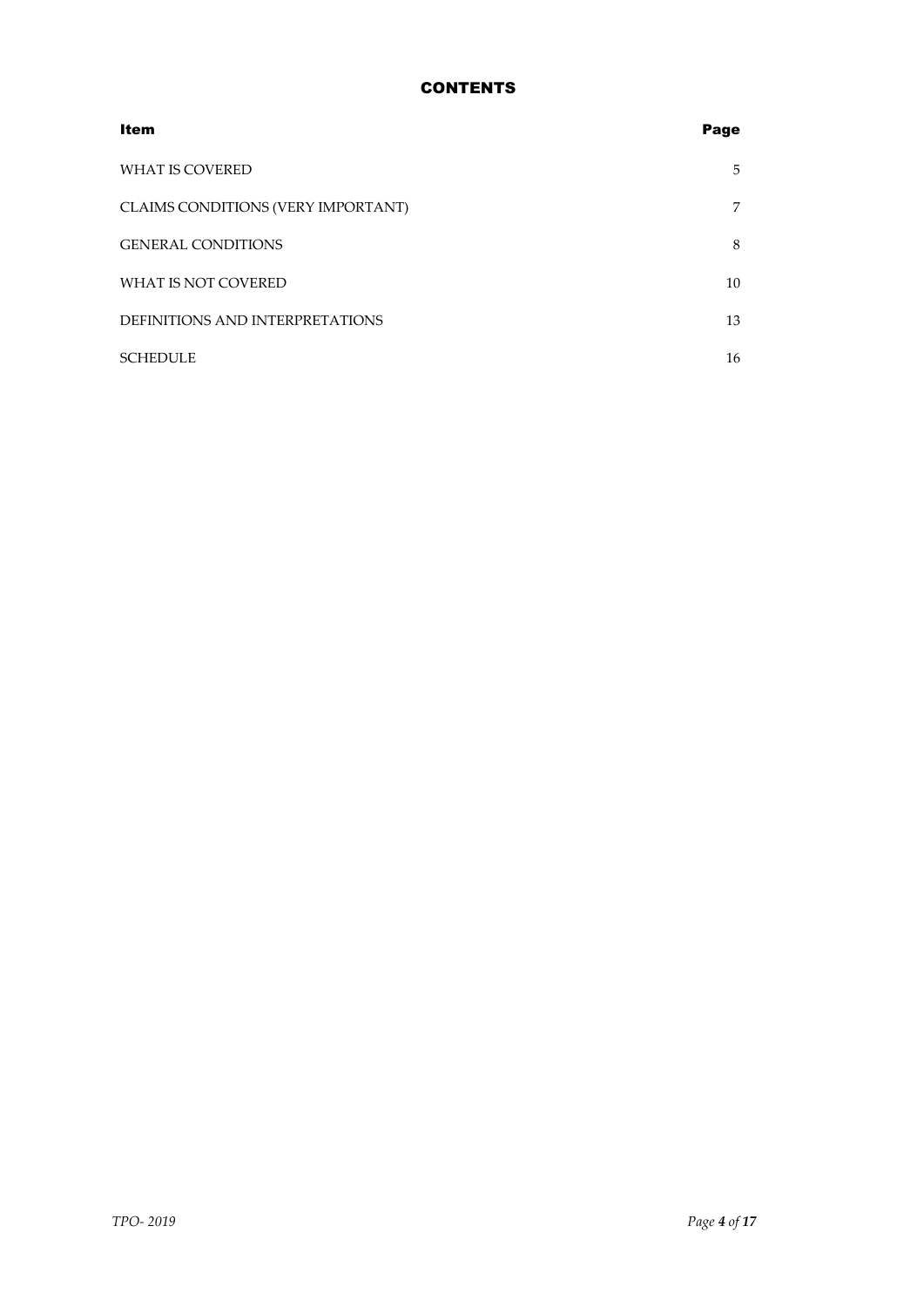# "THIS IS A CLAIMS MADE AND CIRCUMSTANCE NOTIFIED INSURANCE - TO MAKE A CLAIM UNDER THIS POLICY, THE INSURED MUST COMPLY WITH THE CONDITIONS SET OUT AT SECTION 2 OF THE POLICY. FAILURE TO DO SO MAY AFFECT PAYMENT OF ANY CLAIM".

The terms that appear in bold with their first letters in capitals are defined under the Definitions and Interpretations section of this Policy.

The **Insured** having made a written proposal to **Insurers** bearing the date shown in the **Schedule** containing particulars and statements which are subject to the Non-Disclosure Clause 3.7 of this Policy, and in consideration of the Insured having agreed to pay the premium shown in the **Schedule, Insurers** agree to indemnify the Insured, subject to the terms, conditions, exclusions and limitations of this Policy.

# WHAT IS COVERED

The cover provided is subject to the terms, conditions, exclusions and limitations in this contract of insurance.

#### 1.1 INSURING CLAUSE

Insurers shall indemnify the Insured, up to the Indemnity Limit, for the amount of any claim including claimant's costs and expenses first made against the **Insured** and notified to **Insurers** during the **Policy Period** in respect of any civil liability which arises out of the exercise and conduct of the **Business**.

#### 1.2 DEFENCE COSTS

Insurers shall also indemnify the Insured for Defence Costs where such costs have been incurred with Insurers' prior written consent. Such Defence Costs shall be payable in addition to the Indemnity Limit and shall not be the subject of any Excess.

If a settlement is made with any party in excess of the **Indemnity Limit, Insurers'** liability in respect of Defence Costs shall be in the same proportion that the Indemnity Limit bears to the sum which would be payable by Insurers but for the Indemnity Limit.

# 1.3 LOSS OF OR DAMAGE TO DOCUMENTS

In the event of physical loss of or damage to **Documents** suffered and notified to **Insurers** during the Policy Period, the Insured is indemnified for any claim or costs and expenses reasonably incurred in replacing, restoring or reconstituting any **Documents** which are the property of the **Insured** or are in the Insured's care, custody or control.

The maximum amount payable by **Insurers** under this clause shall be  $£100,000$  in the aggregate. An **Excess** of £1,000 each and every claim shall apply unless a lower **Excess** is specified in the **Schedule** in which case that **Excess** shall apply.

## 1.4 INFRINGEMENT OF COPYRIGHT COSTS

The Insured is indemnified up to a maximum of  $£25,000$  in the aggregate during the Policy Period for claims first made by the **Insured** during the **Policy Period** in respect of reasonable and necessary costs and expenses incurred by the **Insured** with the **Insurer'**s prior written consent in prosecuting any claim for the infringement of intellectual property rights first discovered during the Policy Period where the ownership of such rights is vested in the Insured.

For the purposes of this Clause 1.4 **Insurers** will only give prior written consent where the **Insured** has provided at their own expense an opinion from a solicitor barrister or suitably qualified intellectual property agent evidencing the existence of the **Insured'**s intellectual property rights the infringement of those rights a measurable loss and a reasonable prospect of success.

# 1.5 REPRESENTATION COSTS

The Insured is indemnified for all legal costs incurred with the Insurer's prior written consent for representation at any inquiry or other proceeding which has, in the **Insurer's** sole opinion a direct relevance to any claim or **Circumstance** which is likely to form the subject of indemnity under this Policy.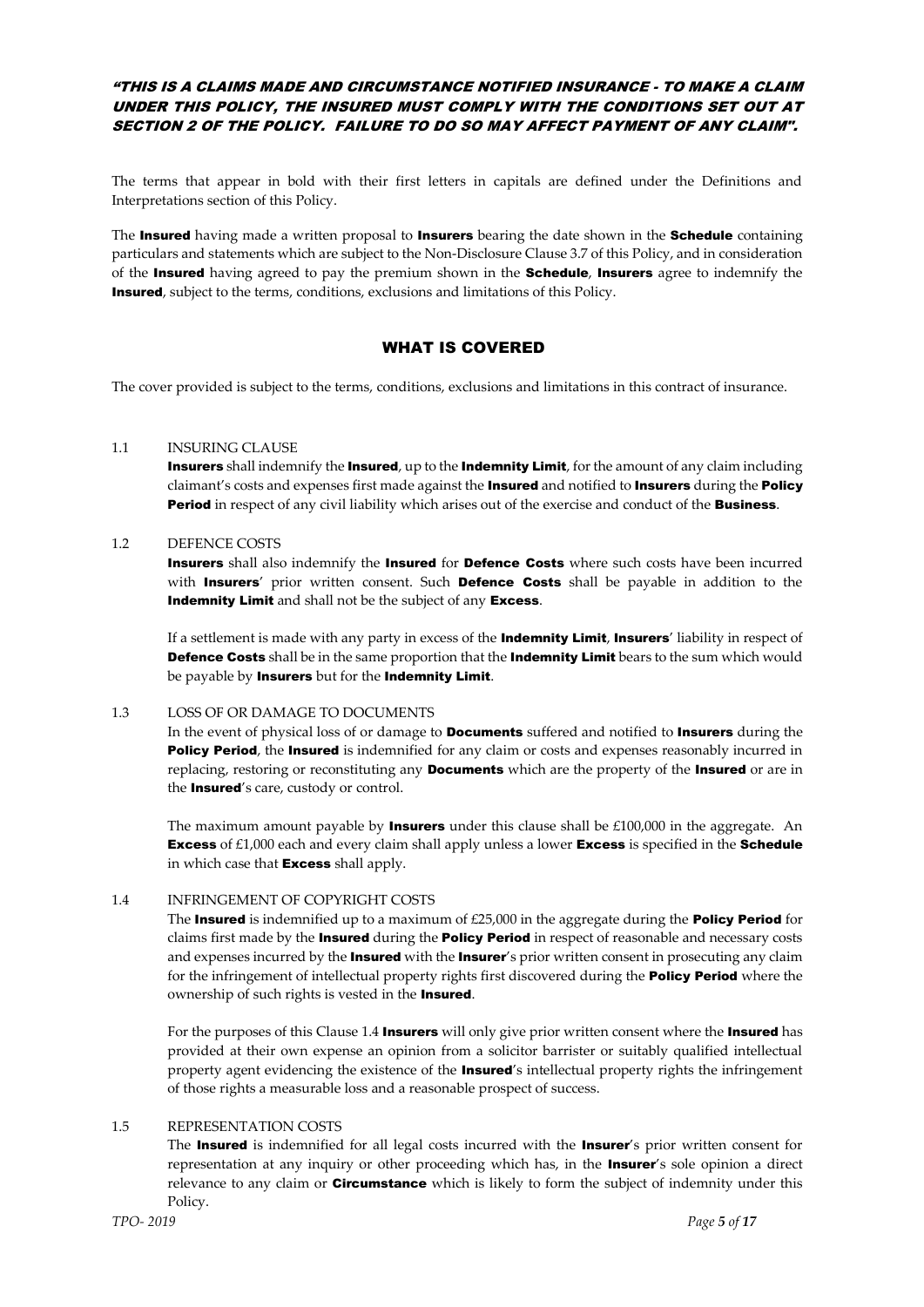## 1.6 DATA PROTECTION DEFENCE COSTS

The Insured is indemnified up to a maximum of £250,000 in the aggregate during the Policy Period in respect of legal costs and expenses incurred with the **Insurer'**s prior written consent in defending any dispute or legal proceedings brought against the **Insured** under the Data Protection Act 2018 (Articles 168 and 169) and the General Data Protection Regulation (Section 82) provided always that:

- (a) the act error or omission giving rise to the proceedings shall have been committed by the Insured in the ordinary course of their Business; and
- $(b)$  the Insurer shall be entitled to appoint solicitors and Counsel to act on behalf of the Insured.

## EXCLUSIONS TO INSURING CLAUSE 1.6

The Insurer shall not be liable to indemnify the Insured where the party the Insured is in dispute with has not suffered a specific financial loss.

## 1.7 OMBUDSMAN AWARDS

The Insured is indemnified in respect of any legally enforceable Ombudsman award provided always that:

- (a) **Insurers** shall not be liable to indemnify the **Insured** under this Policy in respect of any Ombudsmen award arising from racial discrimination, sexual discrimination or a dispute over professional fees; and
- (b) an indemnity would have been provided to the **Insured** under this Policy in respect of the claim or complaint that is the subject matter of the Ombudsman award notwithstanding such award; and
- (c) any payments made by **Insurers** under this Clause 1.7 shall be part of and not in addition to the Indemnity Limit.
- (d) The excess that shall apply to ombudsman awards shall be no greater than  $£1,000$  or as per the Schedule, whichever is the lesser.

## 1.8 CONSUMER PROTECTION FROM UNFAIR TRADING REGULATIONS

The Insured is indemnified for up to 80% of costs and expenses incurred with the Insurer's prior written consent in the defence of any proceedings brought against the **Insured** under the Consumer Protection from Unfair Trading Regulations 2008 and/or the Business Protection from Misleading Marketing Regulations 2008 but only where **Insurers** believe that defending such proceeding may protect the Insured against any subsequent or concurrent civil claim arising from the subject matter of those proceedings and where indemnity would be given under this Policy in respect of such civil claim.

As a condition precedent to their right to be indemnified under this Clause 1.8 the Insured shall inform Insurers as soon as practicable and in any event within 5 working days, provided always that such notification is received by Insurers before the expiry of the Policy Period, of

- a) the receipt awareness or discovery of any claim or complaint made against them which might lead to an Ombudsman award or any other award from any other relevant enforcement authority;
- b) the receipt of any notice indicating an intention to investigate a possible offence from or any requirement to deliver up any document to the relevant enforcement authority under the Consumer Protection from Unfair Trading Regulations 2008 and/or the Business Protection from Misleading Marketing Regulations 2008 or any other indications that a prosecution under the Consumer Protection from Unfair Trading Regulations 2008 and/or the Business Protection from Misleading Marketing Regulations 2008 was imminent.

Such notice having been given any subsequent claim including any civil claim arising from the same subject matter of any proceedings under the Consumer Protection from Unfair Trading Regulations 2008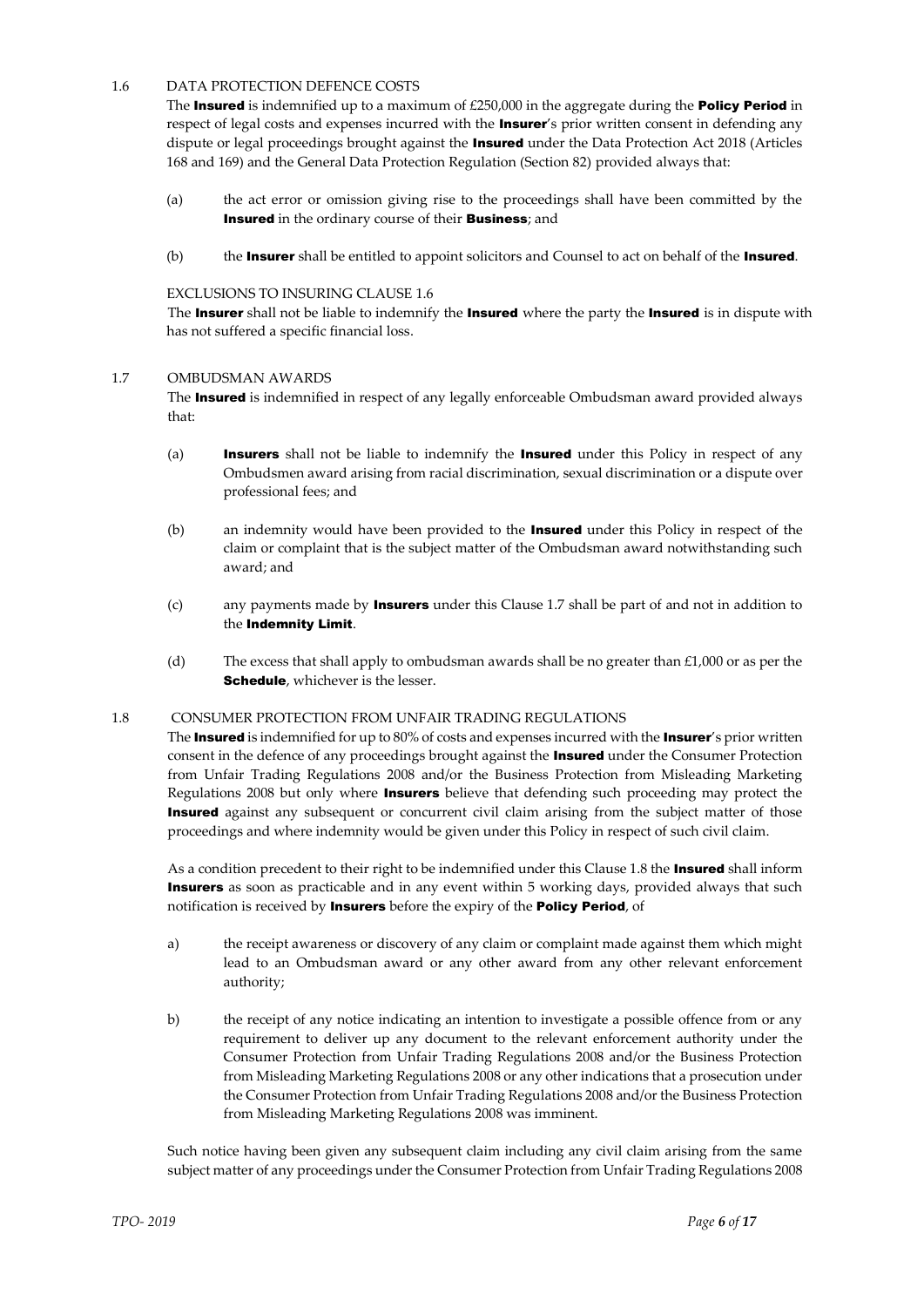and/or the Business Protection from Misleading Marketing Regulations 2008 shall be deemed to have made during the Policy Period.

# 1.9 DISHONESTY OF EMPLOYEES EXTENSION

The Insured is indemnified for any claim first made against the Insured and notified to Insurers during the **Policy Period** which arises out of the exercise and conduct of the **Business** brought about, or contributed to, by the fraudulent, criminal or malicious act or omission of any person at any time employed by the **Insured** provided that:-

- 1.9.1 no person committing such fraudulent, criminal or malicious act or omission shall be entitled to indemnity;
- 1.9.2 any monies which but for such fraudulent, criminal or malicious act or omission would be due from the **Insured** to the person committing such act, or any monies held by the **Insured** and belonging to such person, shall be deducted from any amount payable under this Policy;
- 1.9.3 For the purposes of this Clause 1.9, the definition of **Indemnity Limit** is amended to: Indemnity Limit shall mean the amount shown in the Schedule which is available to the Insured in respect of each claim provided that all such claims payable under this Policy including any Defence Costs shall not exceed in the aggregate the amount shown in the Schedule.

# CLAIMS CONDITIONS

This section of the Policy explains the **Insured**'s responsibilities when making a claim under the Policy. If the conditions listed below are not followed, then a claim may not be paid, may be reduced or may be treated as invalid.

2.1 IMPORTANT CONDITIONS

All conditions set out below (Clauses 2.2 – 2.6 inclusive) are important conditions to the operation of this Policy. This means that the **Insured** has to follow these conditions in their entirety if a claim is to be considered valid under this Policy. Failure to follow these conditions may result in the claim being refused.

- 2.2 DISCOVERY OF A CLAIM OR CIRCUMSTANCE
	- 2.2.1 If during the **Policy Period** the **Insured** receives notice of any claim that is subject to indemnity under this Policy other than any claim provided for in Clause 2.2.2, the **Insured** shall give notice (in accordance with Clause 2.3) to **Insurers** as soon as practicable within 15 working days and, in any event, before expiry of the **Policy Period**.
	- 2.2.2 If during the **Policy Period** the **Insured** receives a Letter Of Claim, the Insured shall give notice (in accordance with Clause 2.3) to **Insurers** as soon as practicable and in any event within 5 working days from receipt of such Letter Of Claim and before expiry of the Policy Period.
	- 2.2.3 If during the **Policy Period** the **Insured** becomes aware of any **Circumstance**, the **Insured** shall give notice (in accordance with Clause 2.3) to **Insurers** of such **Circumstance** as soon as practicable and, in any event, before expiry of the Policy Period.

Insurers agree that any Circumstance notified to them during the Policy Period which subsequently gives rise to a claim after expiry of this Policy shall be deemed to be a claim first made during the Policy Period.

## 2.3 NOTICE

If the Insured wants to make a claim under this Policy, the Insured should provide written notice to the Insurers to the contact details at Item 12 in the **Schedule**. If it is not in writing, it will not be a valid notification under Clause 2.2.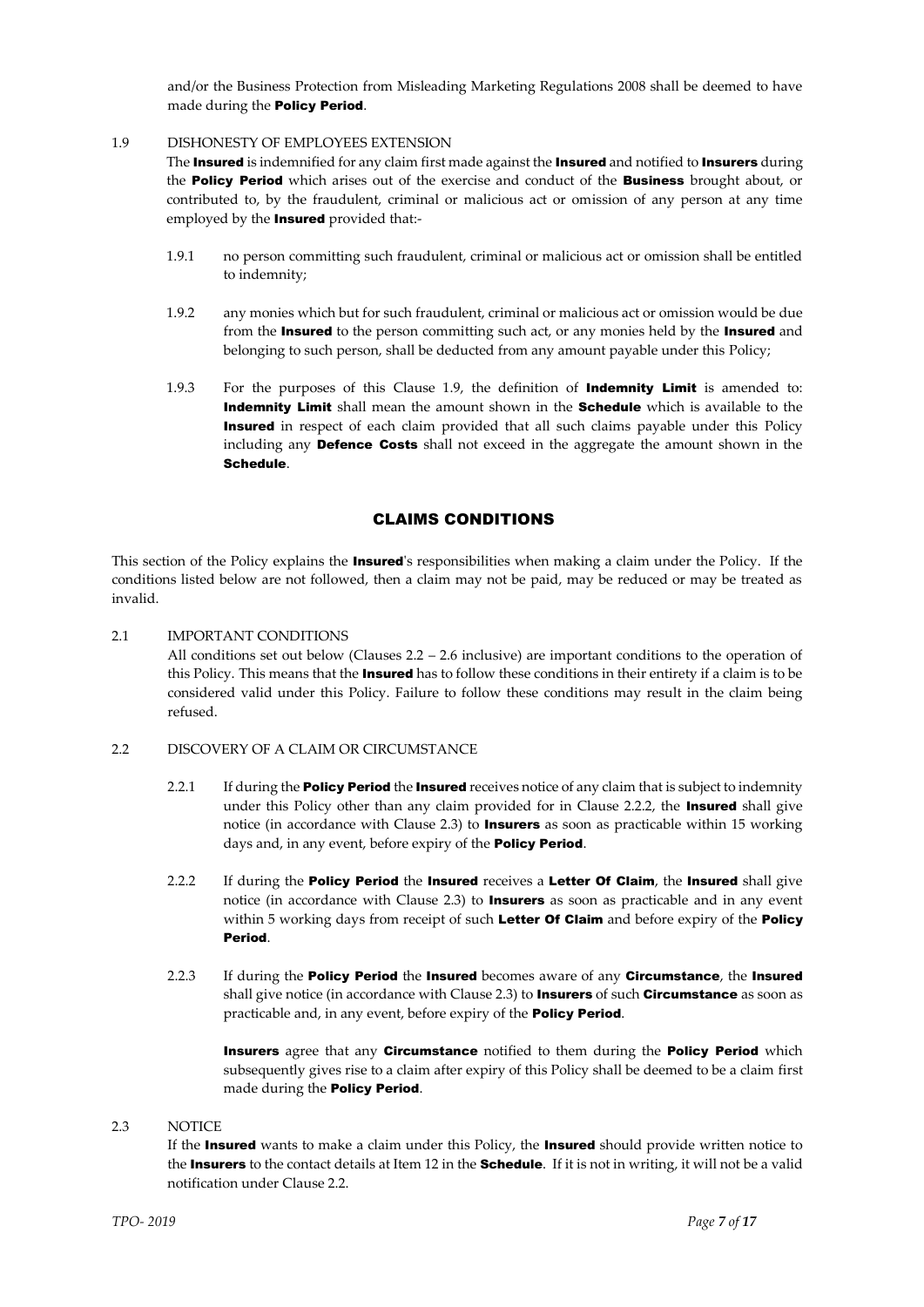#### 2.4 ADMISSION OF LIABILITY

In the event of any claim or Circumstance, the Insured shall not admit liability or make any admission, offer, promise, or payment without Insurers' prior written consent.

#### 2.5 CONDUCT OF CLAIMS

Following notification of any claim or **Circumstance, Insurers** shall be entitled to take over and conduct in the name of the **Insured** the investigation, defence or settlement of any such matter. The Insured shall Co-operate and provide all such assistance as Insurers may reasonably require.

#### 2.6 FRAUDULENT CLAIMS

If any claim is made by or on behalf of the **Insured** which is in any respect unfounded, false, fraudulent or intentionally exaggerated, or if any false declaration or statement is made in support of a claim (whether or not the claim is itself genuine), then **Insurers** will refuse to pay the whole of the claim and may recover from the **Insured** any sums already paid in respect of the claim. **Insurers** may also by notice treat the Policy as having been terminated with effect from the time of the fraudulent act. If Insurers treats the Policy as having been terminated, the Insured will not have any cover under the Policy following the termination, and will not be entitled to any return of premium.

# GENERAL CONDITIONS

The following general conditions apply to this Policy:-

#### 3.1 RETROACTIVE DATE

Where a retroactive date is specified in the **Schedule**, this Policy shall not indemnify the **Insured** for any claim notified to **Insurers** which arises out of the exercise and conduct of the **Business** prior to the said retroactive date.

#### 3.2 SUBROGATION

If any payment is made by **Insurers**, the **Insured** grants to **Insurers** all rights of recovery against any parties from whom a recovery may be made and the **Insured** shall take all reasonable steps to preserve such rights. However, **Insurers** agree to waive any rights of recovery against any employee of the Insured or former employee, self employed person or consultant of the Insured unless liability has resulted, in whole or part, from any act or omission on the part of such person which is dishonest, fraudulent, criminal or malicious.

#### 3.3 INSURANCE DISPUTES

This Policy is governed by the laws of England and Wales.

Any dispute or difference between the **Insured** and **Insurers** arising from this Policy shall be referred for determination to Senior Counsel of the English Bar, to be mutually agreed between **Insurers** and the **Insured**, or any other person as may be mutually agreed.

In the event of disagreement regarding the appointment, the Chairman of the Bar Council shall appoint a suitable person.

The findings of the agreed or appointed person shall be binding on **Insurers** and the **Insured**, and the cost of such referral shall be allocated by the agreed or appointed person on a fair and equitable basis.

#### 3.4 CLAIM SETTLEMENTS

Insurers may at any time pay to the Insured in connection with any claim or claims the Indemnity Limit (less any sums already paid) or any lesser sum for which such claim or claims can be settled and upon such payment **Insurers** shall not be under any further liability in respect of such claim or claims except for Defence Costs incurred prior to such payment with Insurers' prior written consent.

#### 3.5 CONTRACTS (RIGHTS OF THIRD PARTIES) ACT 1999

Notwithstanding the provisions of the Contracts (Rights of Third Parties) Act 1999, and for the avoidance of doubt: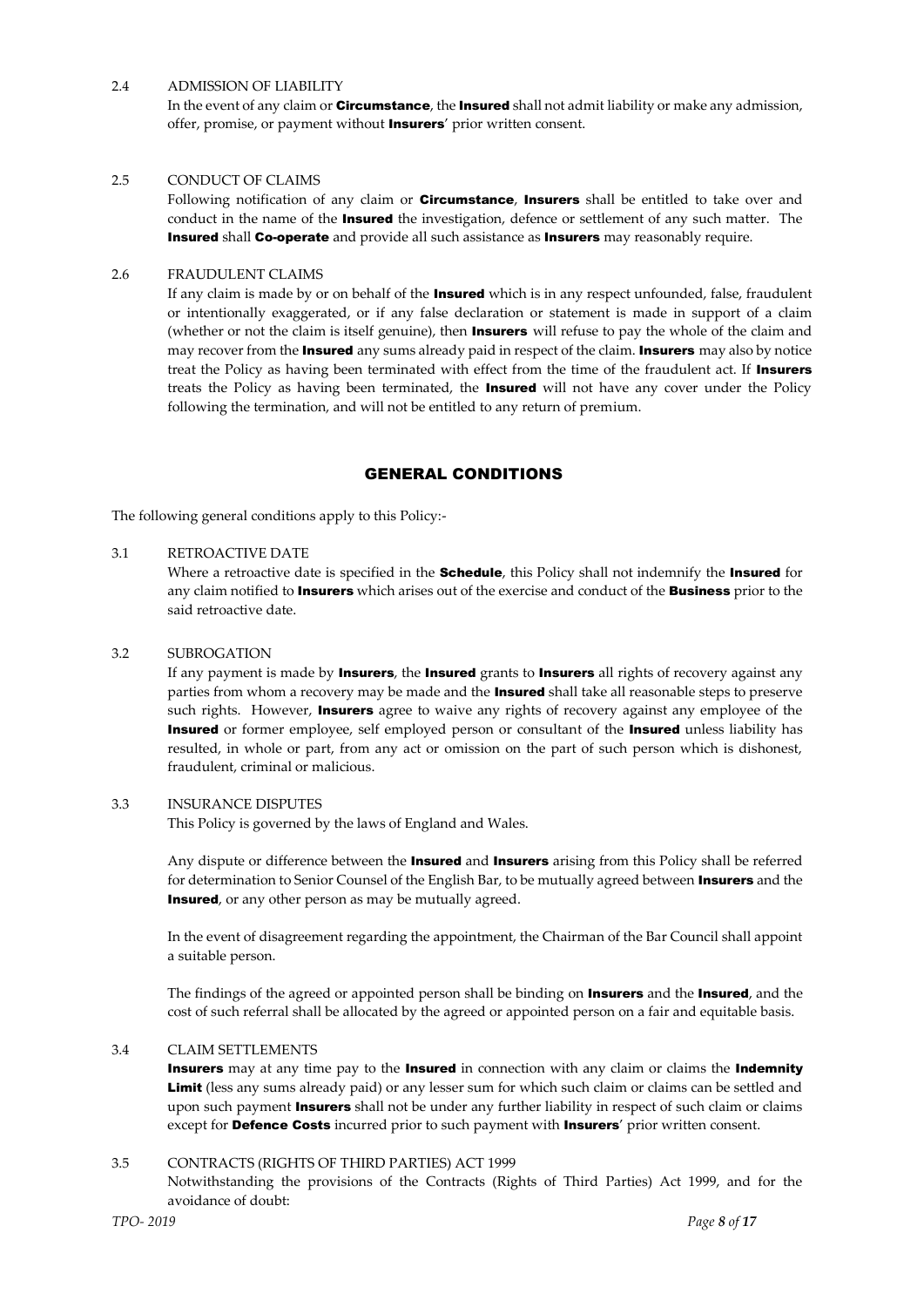- 3.5.1 this Policy is not intended to confer any enforceable rights upon any third party, whether or not an interest of such third party is acknowledged by **Insurers**;
- 3.5.2 the parties to this Policy shall be entitled to rescind or vary this Policy without the consent of any third party, whether or not an interest of such third party is acknowledged by **Insurers**;
- $3.5.3$  in the event of proceedings by a third party against **Insurers** for the enforcement of any provision of this Policy, **Insurers** shall have available to them any defence or set off which would have been available if the proceedings had been brought by the Insured.

#### 3.6 SEVERAL LIABILITY NOTICE

The subscribing **Insurers'** obligations under insurances to which they subscribe are several and not joint and are limited solely to the extent of their individual subscriptions. The subscribing **Insurers** are not responsible for the subscription of any co-subscribing **Insurer** who for any reason whatsoever does not satisfy all or part of its obligations.

#### 3.7 NON-DISCLOSURE

In deciding to accept this cover and in setting the terms and premium, **Insurers** have relied on the information the **Insured** has given. The **Insured** must take care when answering any questions the Insurers ask by ensuring that all information provided is accurate and complete.

If Insurers establish that the Insured deliberately or recklessly provided Insurers with false or misleading information **Insurers** will treat this Policy as if it never existed and decline all claims.

If **Insurers** establish that the **Insured** carelessly provided false or misleading information it could adversely affect the **Insured**'s Policy and any claim. For example, **Insurers** may:

treat this Policy as if it had never existed and refuse to pay all claims and return the premium paid. Insurers will only do this if Insurers provided the Insured with insurance cover which Insurers would not otherwise have offered;

amend the terms of this Policy. **Insurers** may apply these amended terms as if they were already in place if a claim has been adversely impacted by the **Insured'**s carelessness;

reduce the amount **Insurers** pay on a claim in the proportion the premium the **Insured** has paid bears to the premium **Insurers** would have charged the **Insured**; or

cancel this Policy in accordance with the right to cancel below.

Insurers or the Insured's Insurance Broker will write to the Insured if Insurers:

intend to treat this Policy as if it never existed; or

need to amend the terms of this Policy.

If the Insured becomes aware that information given to Insurers is inaccurate, the Insured must inform their Insurance Broker as soon as practicable.

If the Insured becomes aware of any information that is different to that already given to Insurers during the **Policy Period**, the **Insured** must inform their Insurance Broker as soon as practicable.

#### 3.8 CANCELLATION

Insurers may cancel this Policy by giving the Insured thirty (30) days notice in writing. The Insurers will only do this for a valid reason including but not limited to the following:

- (i) Non-payment of Premium (the conditions for cancelling the Policy for non-payment of Premium are set out in Clause 3.10);
- (ii) a change in risk occurring which means that **Insurers** can no longer provide the **Insured** with indemnity;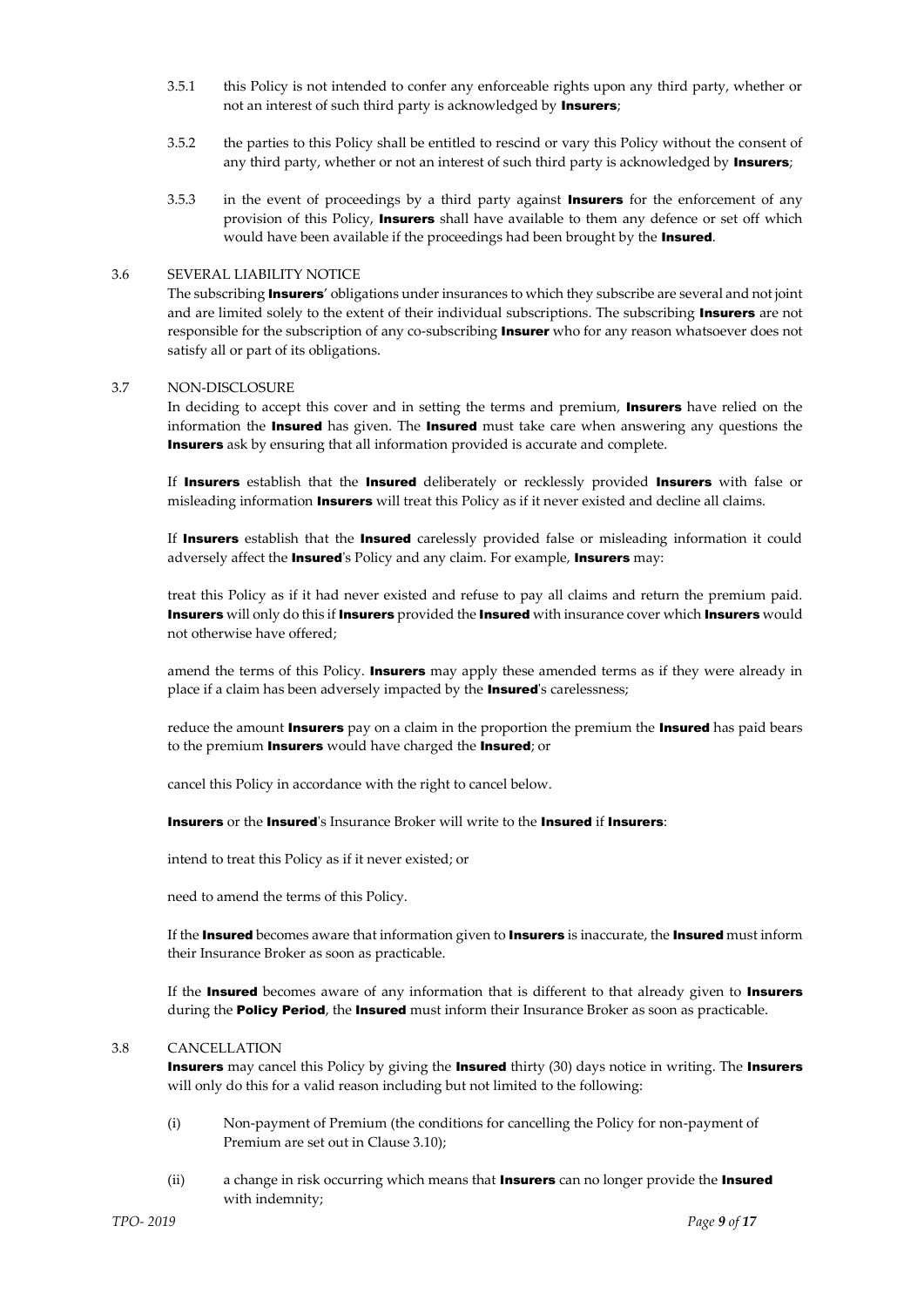- (iii) Non-cooperation or failure to supply any information or documentation **Insurers** request; or
- (iv) Threatening or abusive behaviour or the use of threatening or abusive language.

The **Insured** may cancel this Policy at any time by giving thirty (30) days notice to **Insurers**. If this Policy is cancelled then, provided the **Insured** has not notified a claim or **Circumstance**, the **Insured** will be entitled to a refund of any premium paid, subject to a deduction for any time for which the Insured has been covered and a deduction for any additional cancellation charge as specified in the **Schedule**, to cover the administrative costs of providing the insurance. This will be calculated on a proportional basis.

If Insurers have accepted any claim or Circumstance, then no refund of premium will be allowed.

If the Insured wishes to cancel and cover has not yet commenced, the Insured will be entitled to a full refund of the premium paid.

#### 3.9 COMBINED CLAIMS

Where the same original cause gives rise to an entitlement on the part of the **Insured** to indemnity under Clauses 1.1 to 1.9 under this Policy, the maximum amount payable by **Insurers** under Clauses 1.1 to 1.9 shall not exceed the **Indemnity Limit**.

#### 3.10 NON PAYMENT OF PREMIUM

The Insured agrees that the Premium will be paid in full to Insurers within 60 days of inception of this Policy.

If the Premium due under this Policy has not been paid to **Insurers** by the  $60<sup>th</sup>$  day from the inception of this Policy Insurers will have the right to cancel this Policy by notifying the Insured through the Insurance Broker in writing.

In the event of cancellation the Premium is due to **Insurers** on a proportional basis for the period that Insurers are on risk. However, the full Premium will be payable to Insurers should a claim or Circumstance be notified before the date of cancellation under this Policy.

It is agreed that **Insurers** shall not give less than 15 days prior notice of cancellation to the **Insured** through the Insurance Broker.

If the Premium due is paid in full to **Insurers** before the notice period expires, the notice of cancellation will automatically be revoked. If not, the Policy will automatically terminate at the end of the notice period.

# WHAT IS NOT COVERED

This Policy shall not indemnify the **Insured** in respect of any liability for, or directly or indirectly arising out of, or in any way involving:-

4.1 LIABILITY INVOLVING TRANSPORT OR PROPERTY OWNED BY THE INSURED

The ownership, possession or use by or on behalf of the **Insured** of any aircraft, watercraft, hovercraft, motor vehicle or trailer or any buildings, structures, premises or land or that part of any building leased, occupied or rented by the **Insured** or any property of the **Insured**.

#### 4.2 LIABILITY ARISING OUT OF EMPLOYMENT

Any injury, disease, illness (including mental stress) or death of any employee under a contract of service with the Insured or any claim arising out of any dispute between the Insured and any present or former employee or any person who has been offered employment with the **Insured**.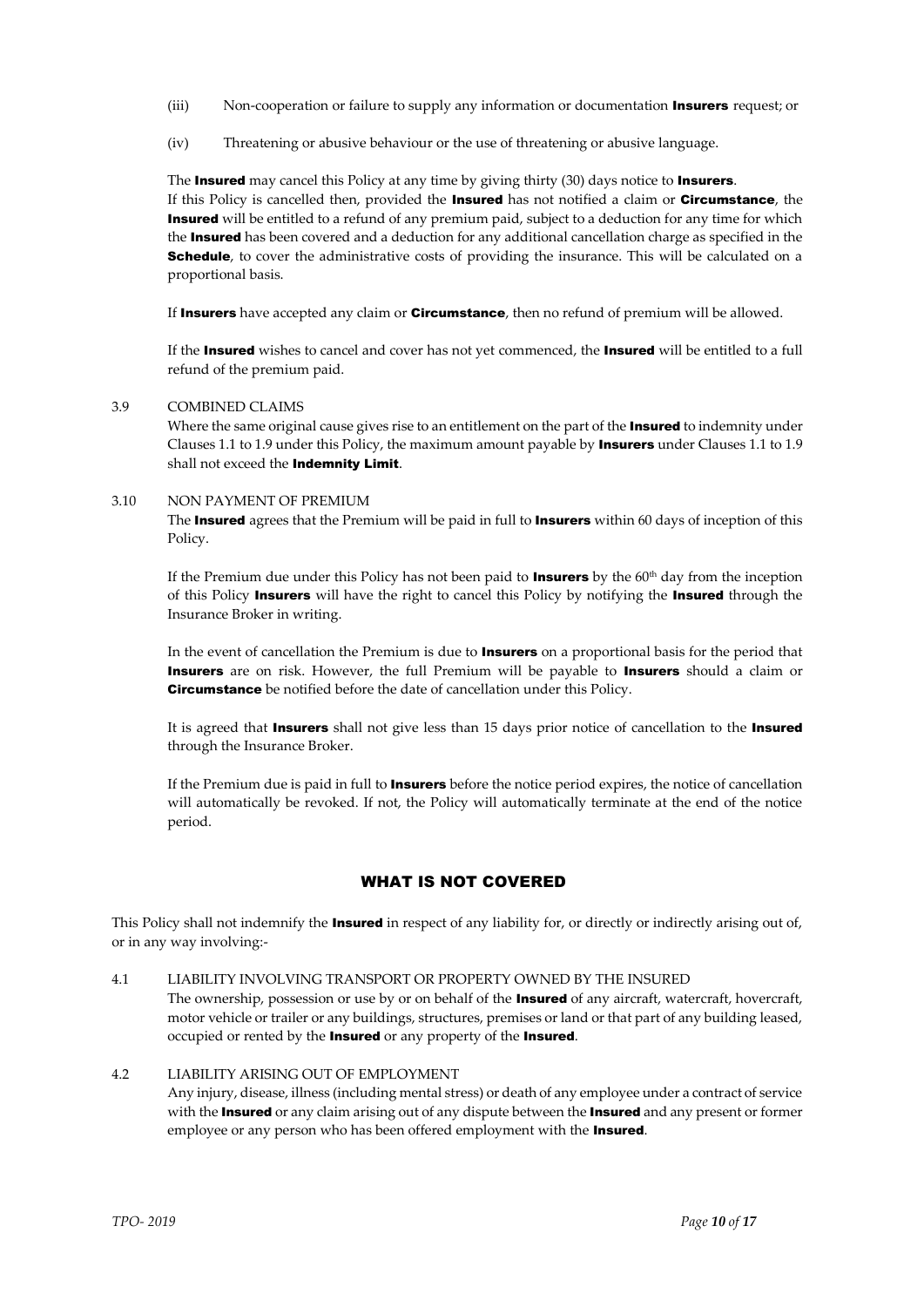#### 4.3 SUPPLY OF GOODS

The manufacture, construction, alteration, repair, servicing or treating of any goods or products sold, distributed or supplied including the sale and/or supply of hardware and/or software by the Insured.

#### 4.4 FRAUD, DISHONESTY OR CRIMINAL ACT

Any act, error or omission of any partner or director of the **Insured** which is dishonest, fraudulent, criminal or malicious, and/or any claim where any person has committed a dishonest, fraudulent, criminal or malicious act after discovery by the **Insured** of reasonable cause for suspicion that such act has been committed.

Further, no indemnity will be provided to any person committing or condoning such dishonest, fraudulent, criminal or malicious act or omission and any monies which but for such fraudulent, criminal or malicious act or omission would be due from the **Insured** to the person committing such act, or any monies held by the **Insured** and belonging to such person, shall be deducted from any amount payable under this Policy.

#### 4.5 CONTROLLING INTEREST

Any claim made against the **Insured** by either:-

- 4.5.1 any entity in which the **Insured** exercises a controlling interest; or
- 4.5.2 any entity exercising a controlling interest over the **Insured** by virtue of having a financial or executive interest in the operation of the Insured;

unless such claim is made against the **Insured** for an indemnity or contribution in respect of a claim made by an independent party against the said entities detailed in Clause 4.5.1 or 4.5.2 and arises out of the exercise and conduct of the Business.

#### 4.6 LIQUIDATED DAMAGES

Any claim in respect of liquidated damages or penalties due to liability assumed by the Insured under any contract or agreement where such liability would not have existed in the absence of such contract or agreement.

#### 4.7 NUCLEAR RISKS

Any of the following:-

- 4.7.1 Ionizing radiations or contamination by radioactivity from any nuclear fuel or from any nuclear waste from the combustion of nuclear fuel;
- 4.7.2 the radioactive, toxic, explosive or other hazardous properties of any explosive nuclear assembly or nuclear component thereof.

#### 4.8 WAR AND TERRORISM

Any of the following:-

- 4.8.1 war, invasion, acts of foreign enemies, hostilities (whether war be declared or not), civil war, rebellion, revolution, insurrection, riot, civil commotion;
- 4.8.2 usurped power;
- 4.8.3 confiscation or nationalisation or requisition or destruction or damage or loss of property by or under the order of any government or public or local authority;
- 4.8.4 any act or acts of terrorism, force or violence for political, religious or other ends directed towards the overthrowing or influencing of the government, or for the purpose of putting the public in fear, by any person or persons acting alone or together or on behalf of or in connection with any organisation;
- 4.8.5 any action taken in controlling, preventing, suppressing or in any way relating to Clauses 4.8.1 and/or 4.8.2 and/or 4.8.4 above.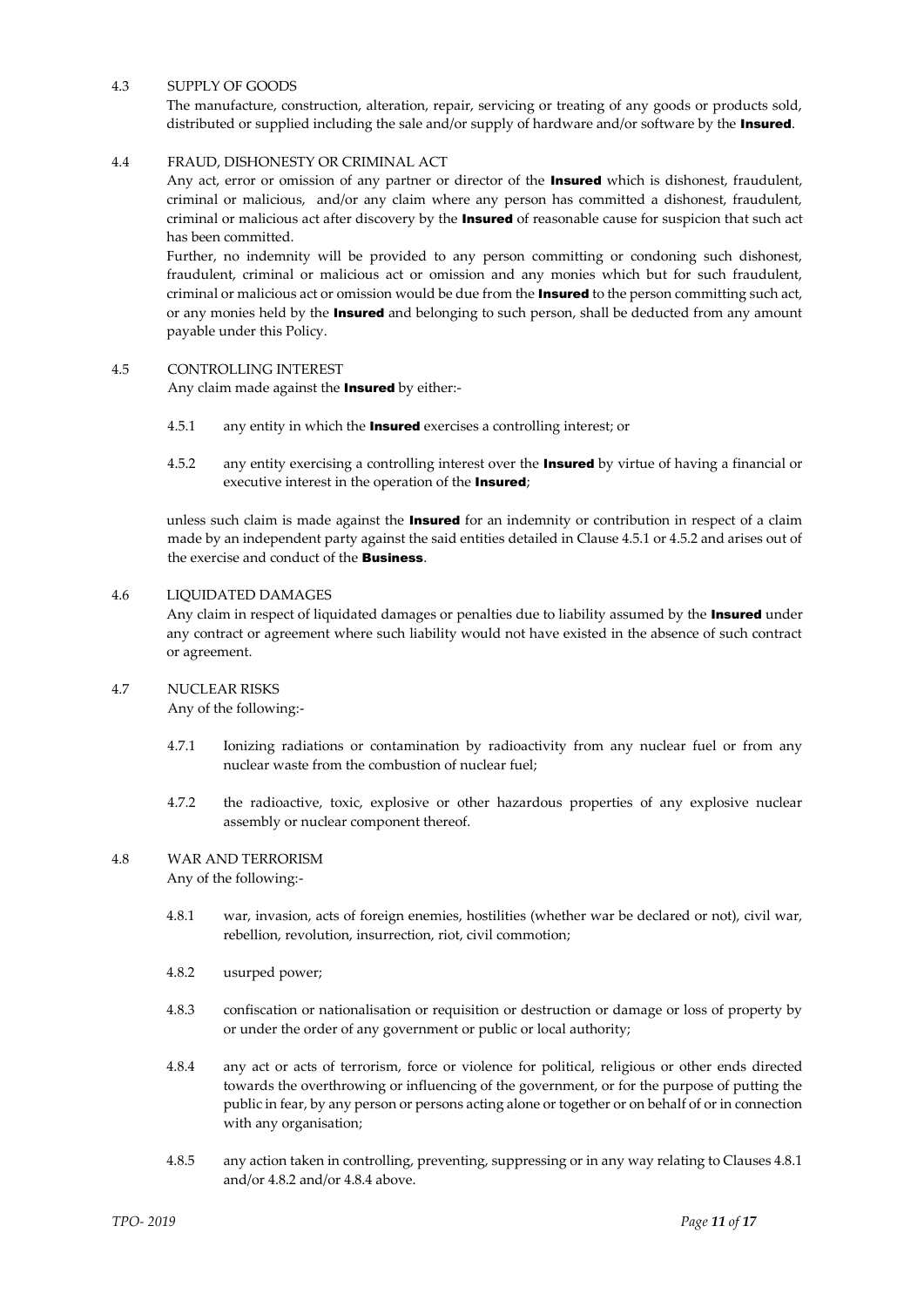The burden of proving that a claim does not fall within this clause shall be upon the **Insured**.

## 4.9 AREA OF ACTIVITIES

Any work or activities undertaken by the Insured outside the Geographical Limits.

4.10 **IURISDICTION** 

Any claim brought (or the enforcement of any judgment or award entered against the **Insured**) in the courts of the United States of America and/or Canada or their Dominions or Protectorates

4.11 FINES, PENALTIES, PUNITIVE, MULTIPLE OR EXEMPLARY DAMAGES Fines, penalties, punitive, multiple or exemplary damages, other than in respect of defamation, libel or slander where such have been identified separately within any judgment or award.

## 4.12 LOSS OF DOCUMENTS - MAGNETIC OR ELECTRICAL MEDIA

The physical loss of or damage to **Documents** which are stored on magnetic or electrical media unless such **Documents** are duplicated on magnetic or electrical media with the intention that in the event of loss or damage the duplicate can be used as the basis for restoring the **Documents** to their original status and provided always that such duplicates are securely stored in a separate location to the original Documents.

#### 4.13 POLLUTION

**Pollution** unless it was caused by a negligent act, negligent error or negligent omission by the **Insured** and/or by others acting on behalf of the Insured, provided that such Pollution was not caused by an intentional act of the Insured.

In respect of any claim arising from **Pollution** the **Indemnity Limit** shall be amended to "each claim and in the aggregate" and not as shown in the **Schedule**. This means that only one **Indemnity Limit** shall be payable in relation to claims arising from **Pollution**.

For the purposes of this Clause 4.13 only, Defence Costs shall not be paid in addition to but shall be included within the **Indemnity Limit** and shall be subject to the **Excess** shown in the **Schedule** and not as stated in Clause 1.2 (Defence Costs). This means that any **Defence Costs** paid become part of the Indemnity Limit and are not treated as a separate financial sum. In addition the Excess will be applied to any Defence Costs.

#### 4.14 DIRECTORS' AND OFFICERS' LIABILITY

Any claim arising from being a director, officer or trustee of the **Insured** (as opposed to those duties and functions carried out in furtherance of the **Business**) or from the acceptance of any directorship or trusteeship in any other company not forming part of the Insured.

#### 4.15 OTHER INSURANCE

Any claim where the **Insured** is entitled to indemnity under any other insurance except in respect of any amount for which the **Insured** would otherwise be entitled to indemnity under this Policy beyond the amount for which the **Insured** is entitled to indemnity under such other insurance.

## 4.16 PREVIOUS CLAIMS AND CIRCUMSTANCES

Any claim or circumstance that may give rise to a claim:-

- 4.16.1 which has been notified and accepted by insurers in respect of any other insurance that was in force prior to the inception of this Policy, or;.
- 4.16.2 with the **Insured** having taken reasonable care should have disclosed and notified to insurers any claim or circumstance that may give rise to a claim of which the **Insured** was or should have been aware prior to the inception of this Policy.

#### 4.17 TRADING LOSSES

Any trading losses or trading liabilities incurred by any business managed or carried on by the **Insured** including loss of any client account or business.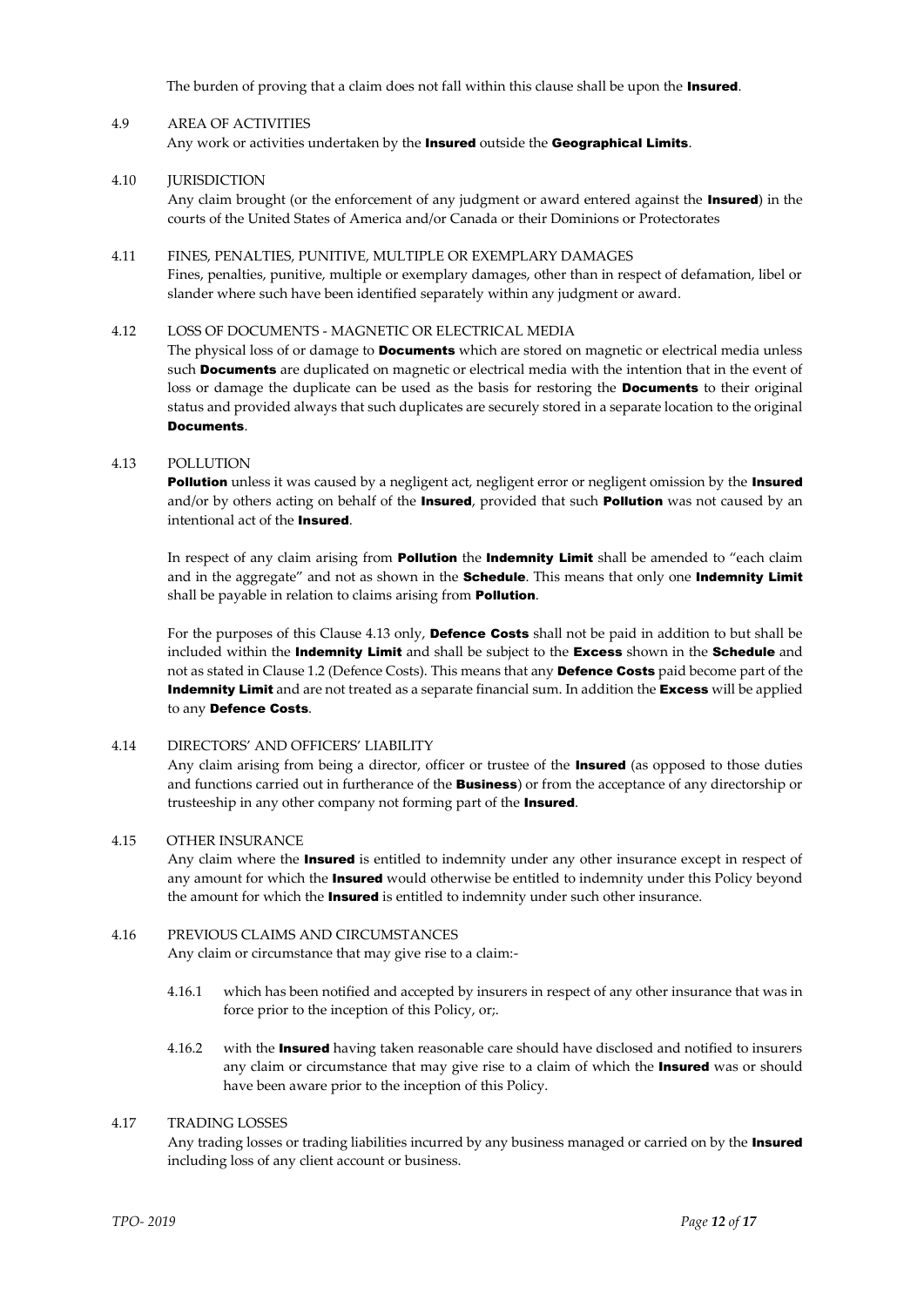4.18 FAILURE TO ARRANGE INSURANCE AND/OR FINANCE

Any loss which follows from the failure of the **Insured** to arrange and/or maintain insurance and/or finance.

4.19 ASBESTOS Any claim involving asbestos.

# 4.20 FINANCIAL SERVICES

Any claim arising out of regulated activities as defined in the Financial Services and Markets Act 2000 as amended from time to time.

## 4.21 PENSION TRUSTEE LIABILITY

The **Insured** acting in the capacity of trustee, fiduciary or administrator of any employer-sponsored pension or superannuation scheme or superannuation programme.

# 4.22 BODILY INJURY AND/OR PROPERTY DAMAGE

Any claim arising out of injury, disease, illness (including mental stress) or death of any person(s) or loss of or damage to property (except as provided under Clause 1.3) unless such claim arises directly out of any negligent act, negligent error or negligent omission by the **Insured** arising from the exercise and conduct of the Business.

# 4.23 SURVEYS OR VALUATIONS

Any claim arising from surveys or valuations other than for the purposes of establishing a price for the marketing of a property for sale.

## 4.24 SANCTIONS

Any benefit under this Policy to the extent of providing cover, payment of any claim or the provision of any benefit where doing so would breach any sanction, prohibition or restriction imposed by law or regulation.

# DEFINITIONS AND INTERPRETATIONS

Headings and notes are for information purposes only and are not to be construed as part of this Policy.

Various words and phrases are used in this Policy and wherever they appear in bold with their first letter in capitals, whether they are used in the plural or singular form, they are deemed to have the meaning set out below:-

#### BUSINESS

Means advice given and service(s) performed by or on behalf of the **Insured** as detailed in the **Schedule**.

Where the **Insured** is liable for a sub-consultant the definition of **Business** is extended to include any professional activities of the sub-consultant for which the Insured is liable.

#### **CIRCUMSTANCE**

Means information or facts or matters of which the **Insured** is aware which is likely to give rise to a claim against the Insured which the Insured could become legally liable to pay and which arises out of the exercise and conduct of the Business.

# CO-OPERATE

Means that the Insured:-

- (a) assists **Insurers** and their duly appointed representatives to put forward the best possible defence of a claim within the time constraints available;
- (b) shall have adequate internal systems in place, which will allow ready access to material information;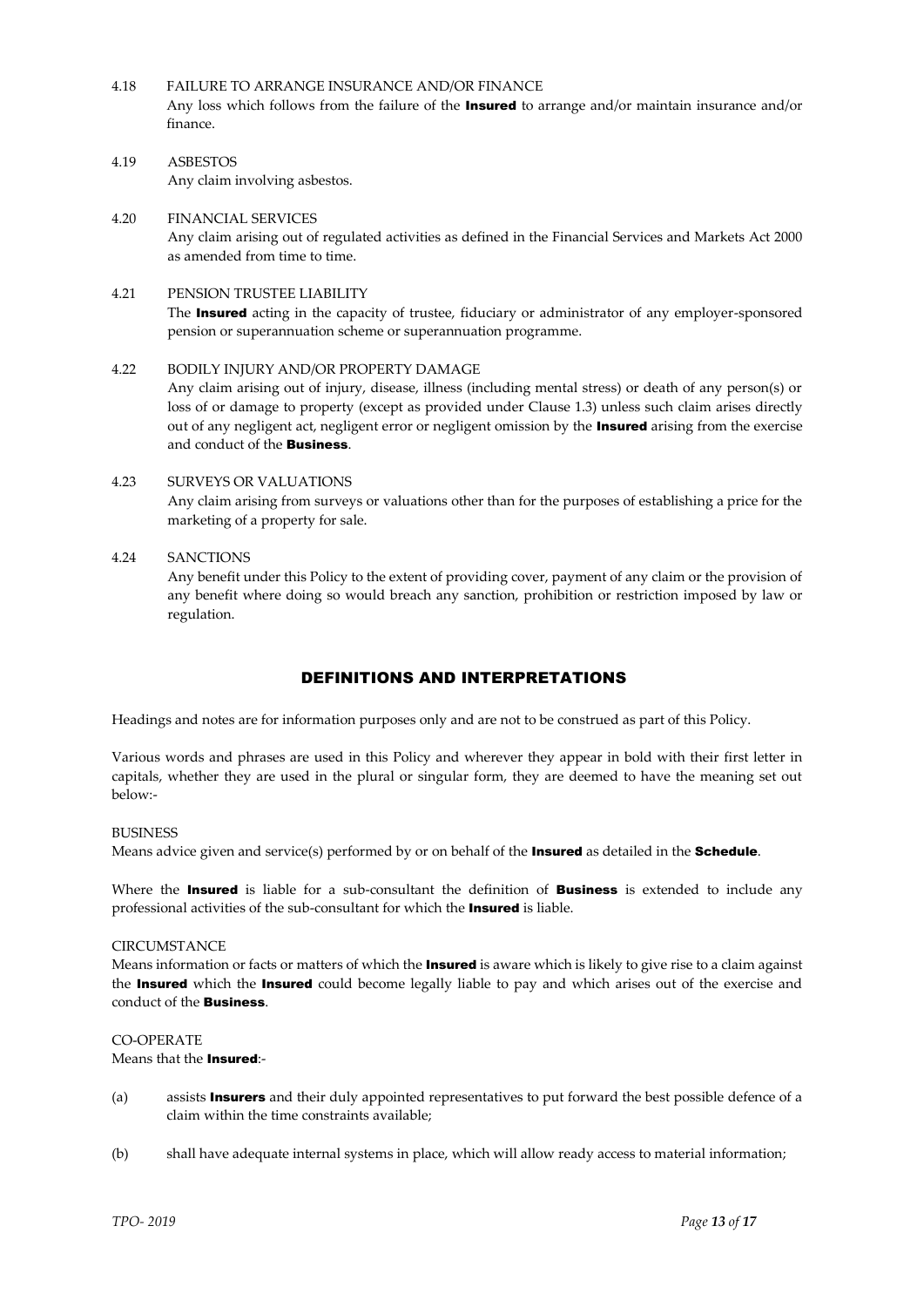- $(c)$  shall at all times and at its own cost give to **Insurers** or their duly appointed representatives all such information, assistance, signed statements or depositions as may properly be required to facilitate compliance with all applicable Civil Procedure Rules, Practice Directions and Pre-Action Protocols and recoveries;
- (d) shall pay the **Excess** on demand of **Insurers** or their duly appointed representatives to comply with any settlement agreed by **Insurers**.

#### DEFENCE COSTS

Means all costs and expenses incurred in the investigation, defence or settlement of any claim or Circumstance notified under the terms of this Policy and/or the cost of representation at any enquiry or other proceedings which have a direct or indirect relevance to the investigation, defence or settlement of any matter notified under the terms of this Policy.

#### DOCUMENTS

Means project models or displays, deeds, wills, agreements, maps, plans, records, photographs or negatives, written or printed books, letters, certificates or written or printed documents of any nature whatsoever and shall include computer software and systems records (electronic data shall be deemed to be physical property for the purposes of this Policy).

This definition excludes bearer bonds, coupons, bank or currency notes and other negotiable paper.

#### **EXCESS**

Means the sum shown in the **Schedule** unless otherwise stated in this Policy and shall be the first amount of each claim that is payable by the **Insured** which shall not be indemnified by **Insurers**.

Where, however, more than one claim is made during the **Policy Period** which arises from the same original cause then only a single **Excess** shall apply in respect of such claims.

#### GEOGRAPHICAL LIMITS

Means anywhere in the world excluding the United States of America and/or Canada or their Dominions or Protectorates or as varied in the **Schedule**.

#### HARM

Means any harm to the health of any living organism or interference with ecological systems of which they form part and, in the case of a person, shall include offence caused to any of their senses.

## INDEMNITY LIMIT

Means the sum shown in the **Schedule** which is available to indemnify the **Insured** in respect of each claim, provided always that where more than one claim arises from the same original cause, all such claims shall be deemed to be one claim and only one **Indemnity Limit** shall be payable in respect of the aggregate of all such claims.

#### INSURED

Means the corporate body or bodies named as the **Insured** in the **Schedule** including:-

- (a) Any predecessors in business;
- (b) Any business for which the Insured is legally liable in consequence of the Insured's acquisition of such business (whether partial or otherwise) prior to inception of this Policy provided **Insurers** have been notified in writing of the existence of such other business and have not refused to insure it;
- (c) Any office or division of the Insured as specified above unless expressly stated otherwise.

#### INSURERS

Means W.R. Berkley UK Limited, an appointed representative of W.R. Berkley Syndicate Management Limited.

Means certain underwriters at Lloyd's.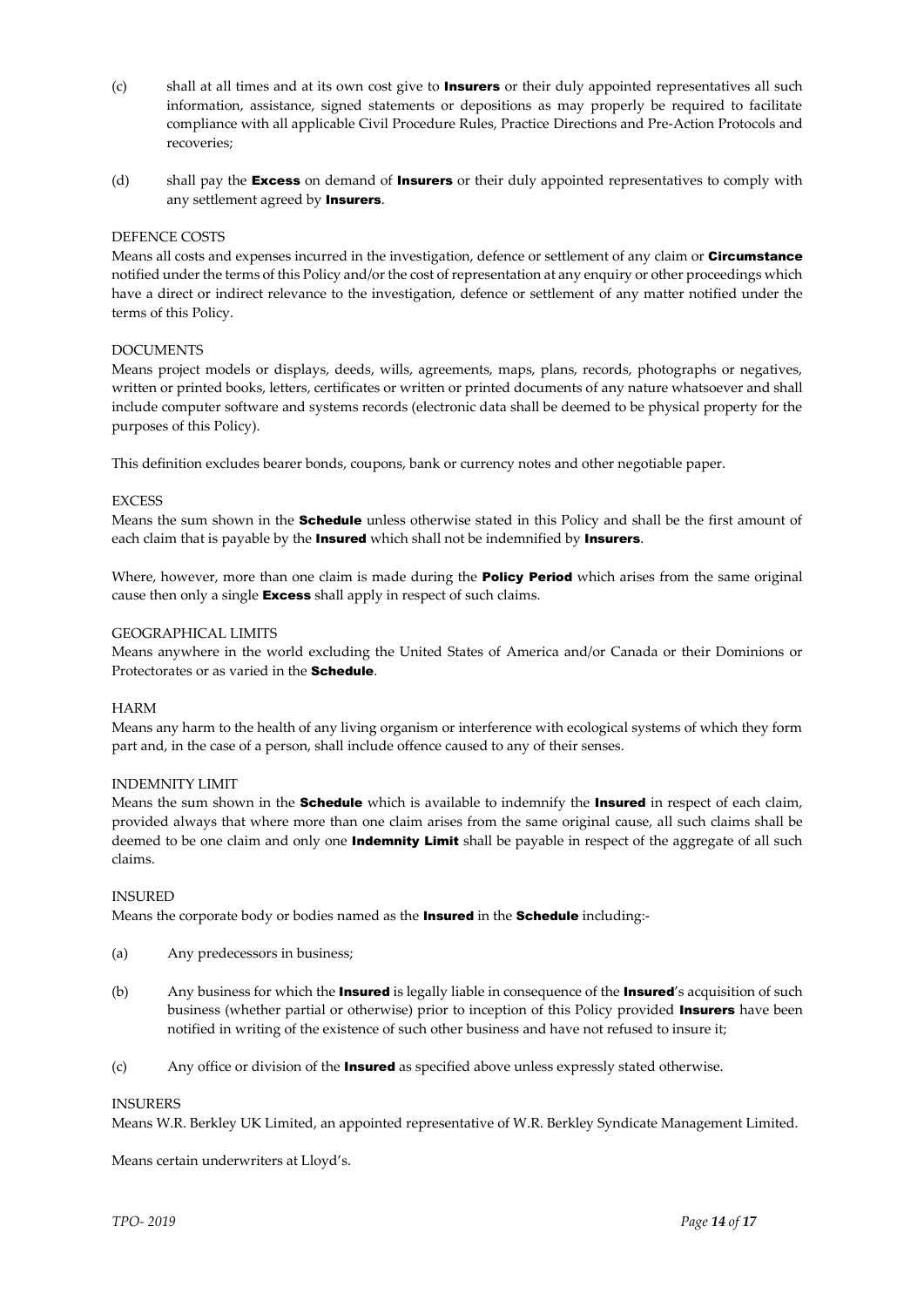# LETTER OF CLAIM

Means the Letter of Claim as detailed in any applicable Civil Procedure or Criminal Procedure Pre-Action Protocol.

# POLICY PERIOD

Means the period shown in the **Schedule** plus any extensions to the period which may be granted by **Insurers**.

# POLLUTION

Means any one or a combination of a release, emission, discharge, dispersal, disposal, escape of any substances, which are capable of causing **Harm** to any person or any living organism, into or onto any water, land or air.

#### **SCHEDULE**

Means the document entitled "SCHEDULE" that relates to this Policy, which can be found at the rear of this Policy.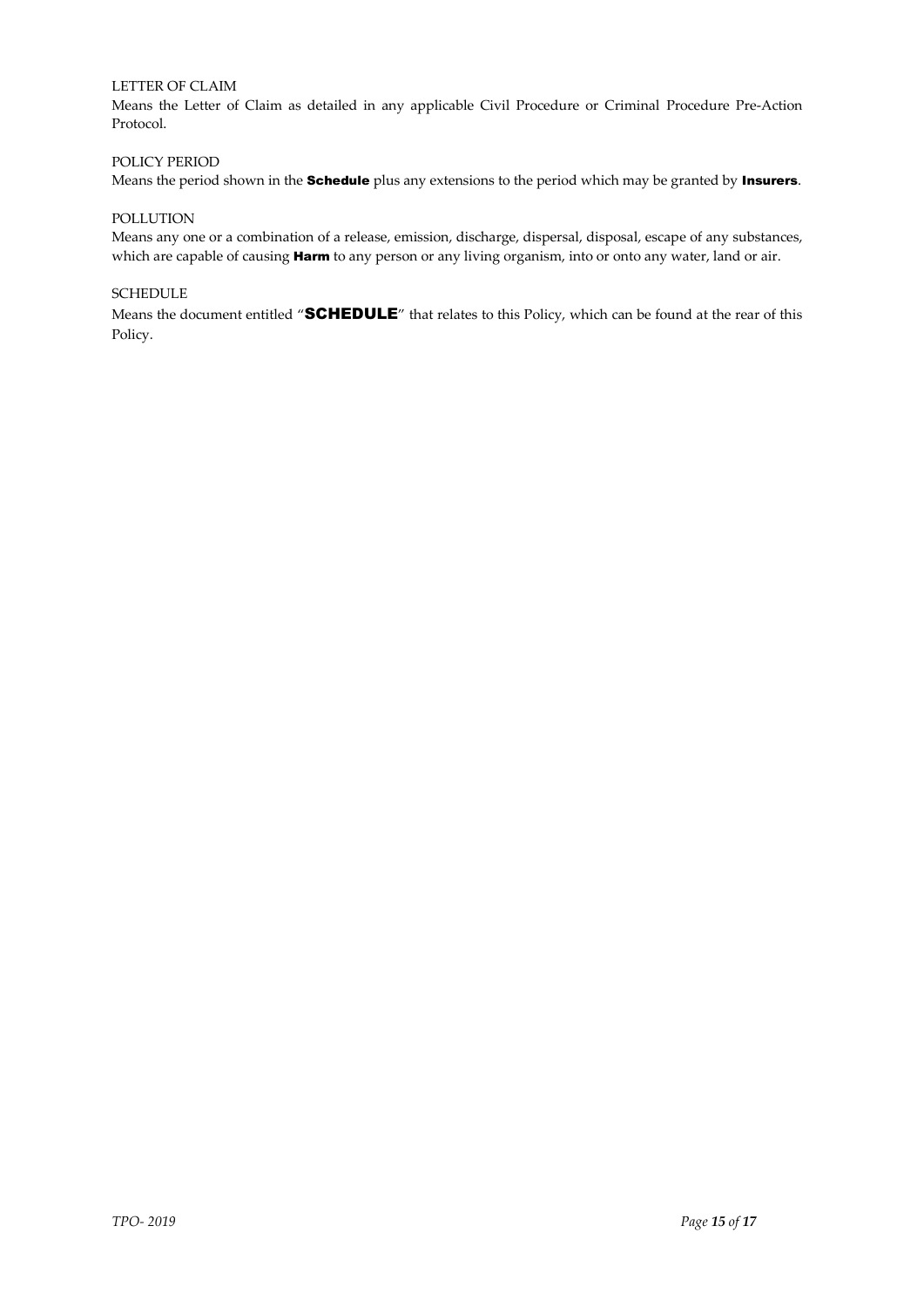# **SCHEDULE**

THIS IS TO CERTIFY that in accordance with authorisation granted under Binding Authority Number B0386BB029019000 to the undersigned by W R Berkley UK Ltd (hereinafter "INSURERS"), and in consideration of the premium specified herein, the INSURERS are hereby bound to insure in accordance with the terms and conditions herein or endorsed hereon.

| Certificate Number:                  | TPOBB0290/19687                                                         |
|--------------------------------------|-------------------------------------------------------------------------|
|                                      |                                                                         |
|                                      |                                                                         |
| 1. The Insured:                      | <b>Bathlettings Ltd</b>                                                 |
|                                      |                                                                         |
| 2. Principal Address of the Insured: | 17 Englishcombe Lane                                                    |
|                                      | Bath                                                                    |
|                                      | BA2 2ED                                                                 |
|                                      |                                                                         |
| 3. Business:                         | As described in the proposal form dated: 26th October 2019              |
|                                      |                                                                         |
| 4. Policy Period:                    |                                                                         |
| PROFESSIONAL INDEMNITY               | From: 21 <sup>st</sup> November 2019 to 20 <sup>th</sup> November 2020  |
|                                      | Both days inclusive Greenwich Mean Time                                 |
| <b>CLIENT MONEY PROTECTION</b>       | Not Applicable                                                          |
|                                      |                                                                         |
|                                      |                                                                         |
| 5. INDEMNITY LIMIT:                  |                                                                         |
| PROFESSIONAL INDEMNITY               | $£$ 100,000 Any one claim, costs in addition                            |
|                                      |                                                                         |
| <b>CLIENT MONEY PROTECTION</b>       | Not Applicable                                                          |
|                                      |                                                                         |
| 6. EXCESS:                           |                                                                         |
| PROFESSIONAL INDEMNITY               | £ 250 each and every claim, excluding costs and expenses                |
|                                      | $BUT \n\pounds 1000$ each and every claim, excluding costs and expenses |
|                                      | in respect of Block Management Activities                               |
| <b>CLIENT MONEY PROTECTION</b>       | Not Applicable                                                          |
|                                      |                                                                         |
| 7. Geographical Limits:              | Worldwide excluding USA/Canada                                          |
|                                      |                                                                         |
| 8. Conditions:                       | As per Policy wording plus:-                                            |
|                                      |                                                                         |
|                                      |                                                                         |
|                                      |                                                                         |